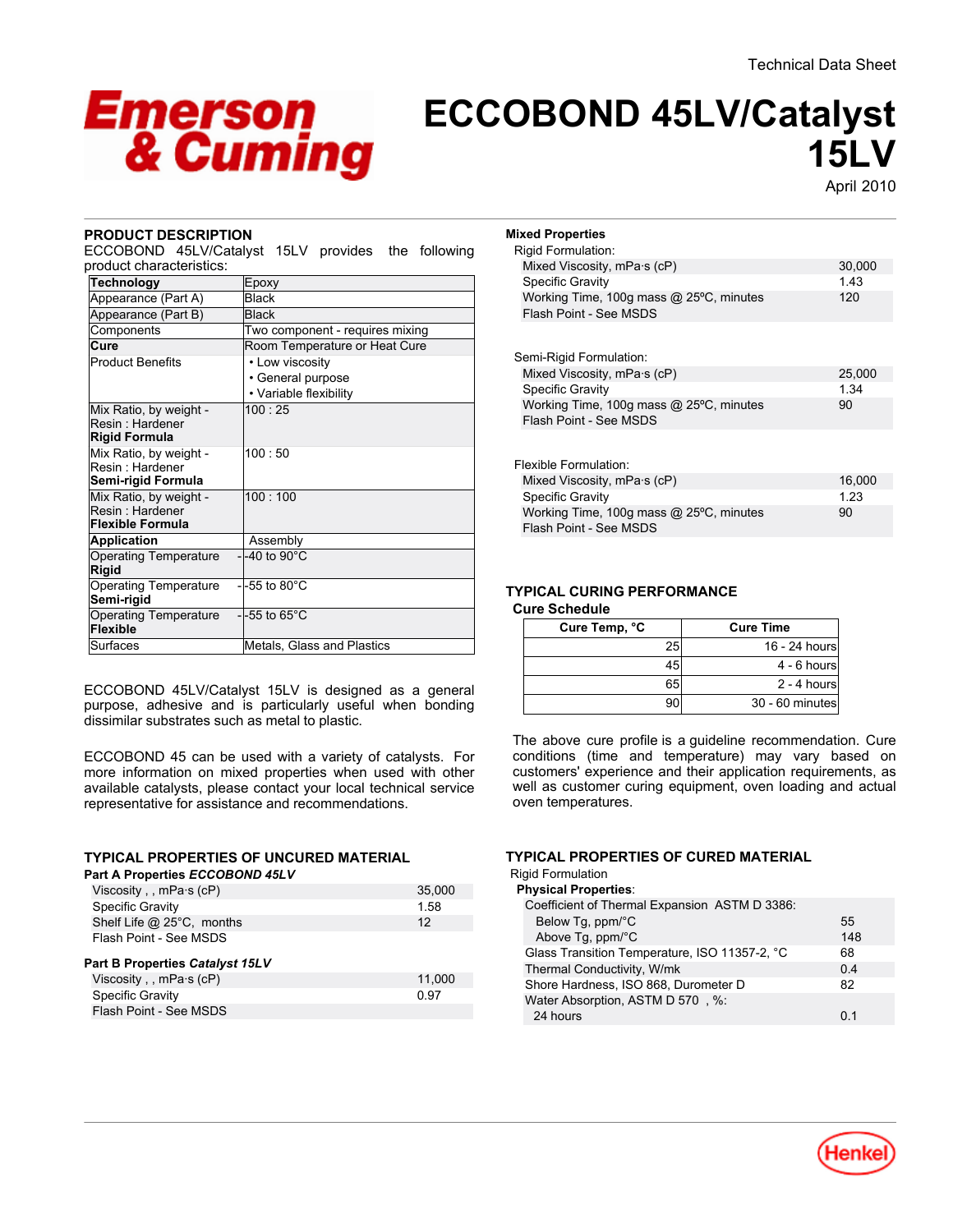| <b>Electrical Properties:</b>                        |                   |  |  |  |
|------------------------------------------------------|-------------------|--|--|--|
| Dielectric Breakdown Strength, IEC 60243-1, kV/mm 16 |                   |  |  |  |
| Dielectric Constant / Dissipation Factor, IEC 60250: |                   |  |  |  |
| 1 mHz                                                | 3.27/0.08         |  |  |  |
| Volume Resistivity, IEC 60093, $\Omega$ ·cm          | $>1\times10^{15}$ |  |  |  |
|                                                      |                   |  |  |  |

Semi-rigid Formulation

#### **Physical Properties**:

| Coefficient of Thermal Expansion ASTM D 3386: |     |
|-----------------------------------------------|-----|
| Below Tg, ppm/°C                              | 63  |
| Above Tg, ppm/°C                              | 159 |
| Glass Transition Temperature, ISO 11357-2, °C | 38  |
| Thermal Conductivity, W/mk                    | 0.4 |
| Shore Hardness, ISO 868, Durometer D          | 74  |
| Water Absorption, ASTM D 570, %:              |     |
| 24 hours                                      | 0.2 |
|                                               |     |
| <b>Electrical Properties:</b>                 |     |

| Dielectric Breakdown Strength, IEC 60243-1, kV/mm 16 |                   |
|------------------------------------------------------|-------------------|
| Dielectric Constant / Dissipation Factor, IEC 60250: |                   |
| 1 $mHz$                                              | 3.45/0.02         |
| Volume Resistivity, IEC 60093,                       | $>1\times10^{15}$ |
|                                                      |                   |

#### Flexible Formulation

#### **Physical Properties**:

| Coefficient of Thermal Expansion ASTM D 3386:        |                   |  |
|------------------------------------------------------|-------------------|--|
| Below Tg, ppm/°C                                     | 80                |  |
| Above Tq, ppm/°C                                     | 188               |  |
| Glass Transition Temperature, ISO 11357-2, °C        | 21                |  |
| Thermal Conductivity, W/mk                           | 0.4               |  |
| Shore Hardness, ISO 868, Durometer D                 | 50                |  |
| Water Absorption, ASTM D 570, %:                     |                   |  |
| 24 hours                                             | 1.7               |  |
| <b>Electrical Properties:</b>                        |                   |  |
| Dielectric Breakdown Strength, IEC 60243-1, kV/mm 16 |                   |  |
| Dielectric Constant / Dissipation Factor, IEC 60250: |                   |  |
| 1 $mHz$                                              | 3.5/0.07          |  |
| Volume Resistivity, IEC 60093,                       | $>1\times10^{15}$ |  |

# **TYPICAL PERFORMANCE OF CURED MATERIAL**

#### Rigid Formulation

Lap Shear Strength , ISO 4587:

| Aluminum:                                  |                            |               |
|--------------------------------------------|----------------------------|---------------|
| Tested $@$ 25 °C                           | N/mm <sup>2</sup><br>(psi) | 17<br>(2,400) |
| Tested $@65$ °C                            | N/mm <sup>2</sup><br>(psi) | 9<br>(1,300)  |
| Semi-Rigid Formulation                     |                            |               |
| Lap Shear Strength, ISO 4587:<br>Aluminum: |                            |               |
| Tested $@$ 25 °C                           | N/mm <sup>2</sup><br>(psi) | 16<br>(2,300) |
| Tested $@65$ °C                            | $N/mm2$ 3.5<br>(psi)       | (500)         |
| Flexible Formulation                       |                            |               |
| Lap Shear Strength, ISO 4587:<br>Aluminum: |                            |               |
| Tested $@$ 25 $^{\circ}$ C                 | $N/mm2$ 7<br>(psi)         | (1,000)       |
|                                            |                            |               |

#### **GENERAL INFORMATION**

#### **For safe handling information on this product, consult the Material Safety Data Sheet, (MSDS).**

# **DIRECTIONS FOR USE**

- 1. Complete cleaning of the substrates should be performed to remove contamination such as oxide layers, dust, moisture, salt and oils which can cause poor adhesion or corrosion in a bonded part.
- 2. Some separation of components is common during shipping and storage. For this reason, it is recommended that the contents of the shipping container be thoroughly mixed prior to use.
- 3. Power mixing is preferred to ensure a homogeneous product.
- 4. Accurately weigh ECCOBOND 45LV and Catalyst 15LV into a clean container in the recommended ratio.
- 5. Blend components by hand, using a kneading motion, for 2 to 3 minutes and scrape the bottom and sides of the mixing container frequently to produce a uniform mixture.
- 6. If possible, power mix for an additional 2 to 3 minutes. Avoid high mixing speeds which could entrap excessive amounts of air or cause overheating of the mixture resulting in reduced working life.
- 7. Apply adhesive to all surfaces to be bonded and join together.
- 8. In most applications only contact pressure is required.

# **Storage**

Store product in the unopened container in a dry location. Storage information may be indicated on the product container labeling.

### **Optimal Storage: 25 °C**

Material removed from containers may be contaminated during use. Do not return product to the original container. Henkel Corporation cannot assume responsibility for product which has been contaminated or stored under conditions other than those previously indicated. If additional information is required, please contact your local Technical Service Center or Customer Service Representative.

#### **Not for product specifications**

The technical data contained herein are intended as reference only. Please contact your local quality department for assistance and recommendations on specifications for this product.

#### **Conversions**

 $(^{\circ}C$  x 1.8) + 32 =  $^{\circ}F$  $kV/mm x^2$  25.4 = V/mil  $mm / 25.4 = inches$  $N \times 0.225 = lb$ N/mm  $x$  5.71 = lb/in  $N/mm<sup>2</sup>$  x 145 = psi  $MPa \times 145 =$  psi  $N·m \times 8.851 = lb·in$  $N·m \times 0.738 = lb·ft$  $N·mm \times 0.142 = oz·in$  $mPa·s = cP$